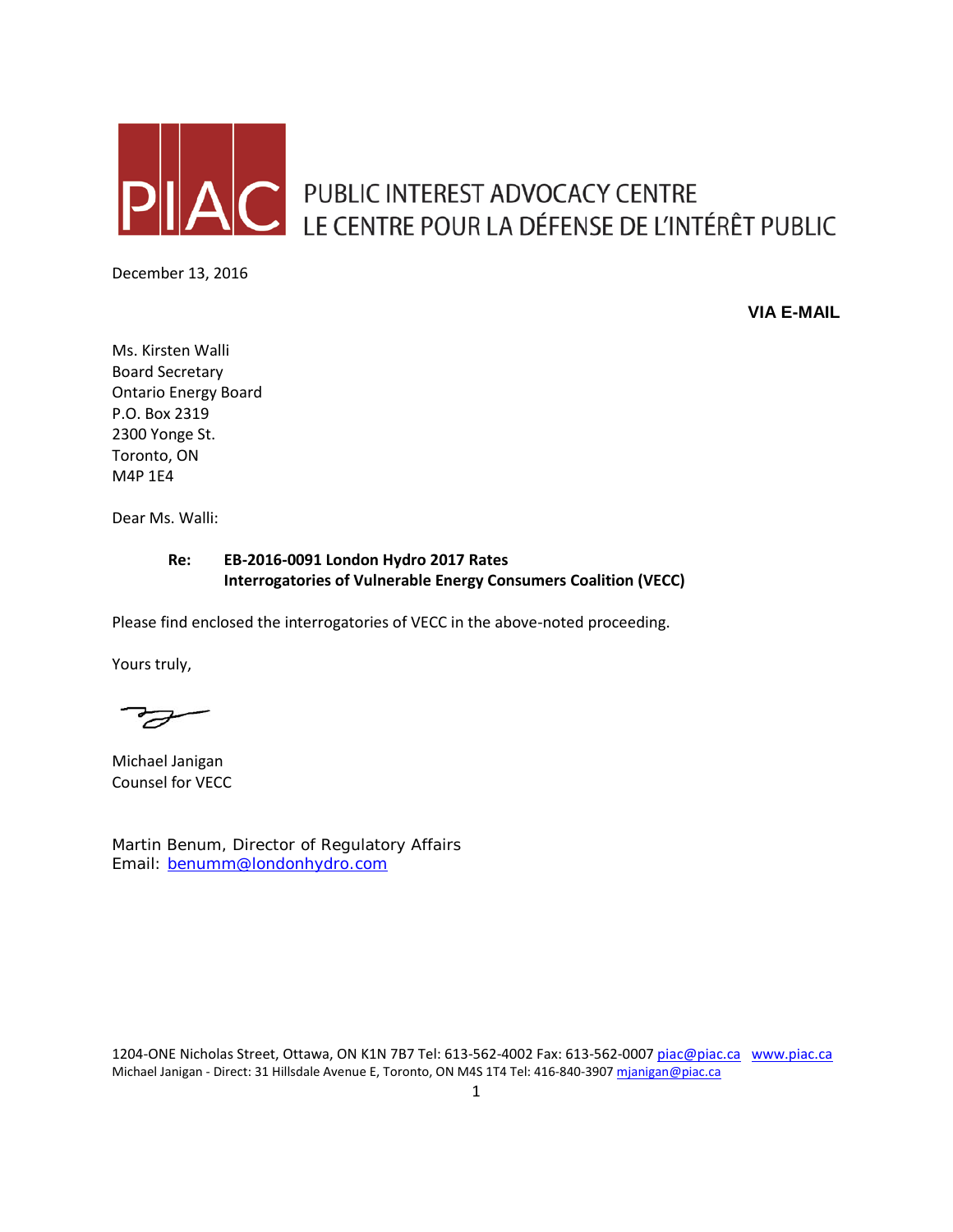**REQUESTOR NAME VECC DATE: December 13, 2016 CASE NO: EB-2016-0091 APPLICATION NAME 2017 COS Application**

**TO: London Hydro Inc. (LHI)**

### **1.0 ADMINISTRATION (EXHIBIT 1)**

1.0-VECC-1

Reference: Amended Evidence/E1/T1/S3 & E4/T1/S5

- a) Please provide all correspondence between the City of London and LHI with respect to adjustments to the current service contract for shared billing and the impact of sections 2.6.6 of the Distribution System Code.
- b) Please explain how the \$425,000 in anticipated additional costs of the City of London was calculated.
- c) Please provide the derivation of the \$300,000 adjustment amount.

\_\_\_\_\_\_\_\_\_\_\_\_\_\_\_\_\_\_\_\_\_\_\_\_\_\_\_\_\_\_\_\_\_\_\_\_\_\_\_\_\_\_\_\_\_\_\_\_\_\_\_\_\_\_\_\_\_\_\_\_\_\_\_\_

- d) Please provide the provision in the SLA or contract finalized on March 3, 2016 which contemplates this type of cost adjustments.
- e) Please explain how the late payment revenues of \$529,000 (pg.430) related to water payment are impacted by this change.

1.0-VECC-2

Reference E1/T2/S1/pg.66

a) Please provide a breakdown of the number of service calls, and service emails by type (water, electricity, other) in each year 2013 through 2016.

1.0-VECC-3

Reference: E1/T2/S1 & E2/T3/S1 Appendix 2-6

- a) Please show the percentage of residential customers on paperless billing in each year 2013 through 2016?
- b) Please show the monthly billing cost per customer in 2012 through 2016. Please explain your calculation.
- c) Please show the derivation of the \$0.83 savings for a customer on paperless billing as compared to paper billing.
- d) Please explain how the savings in paperless billing are shared as part of the water billing service to the City of London.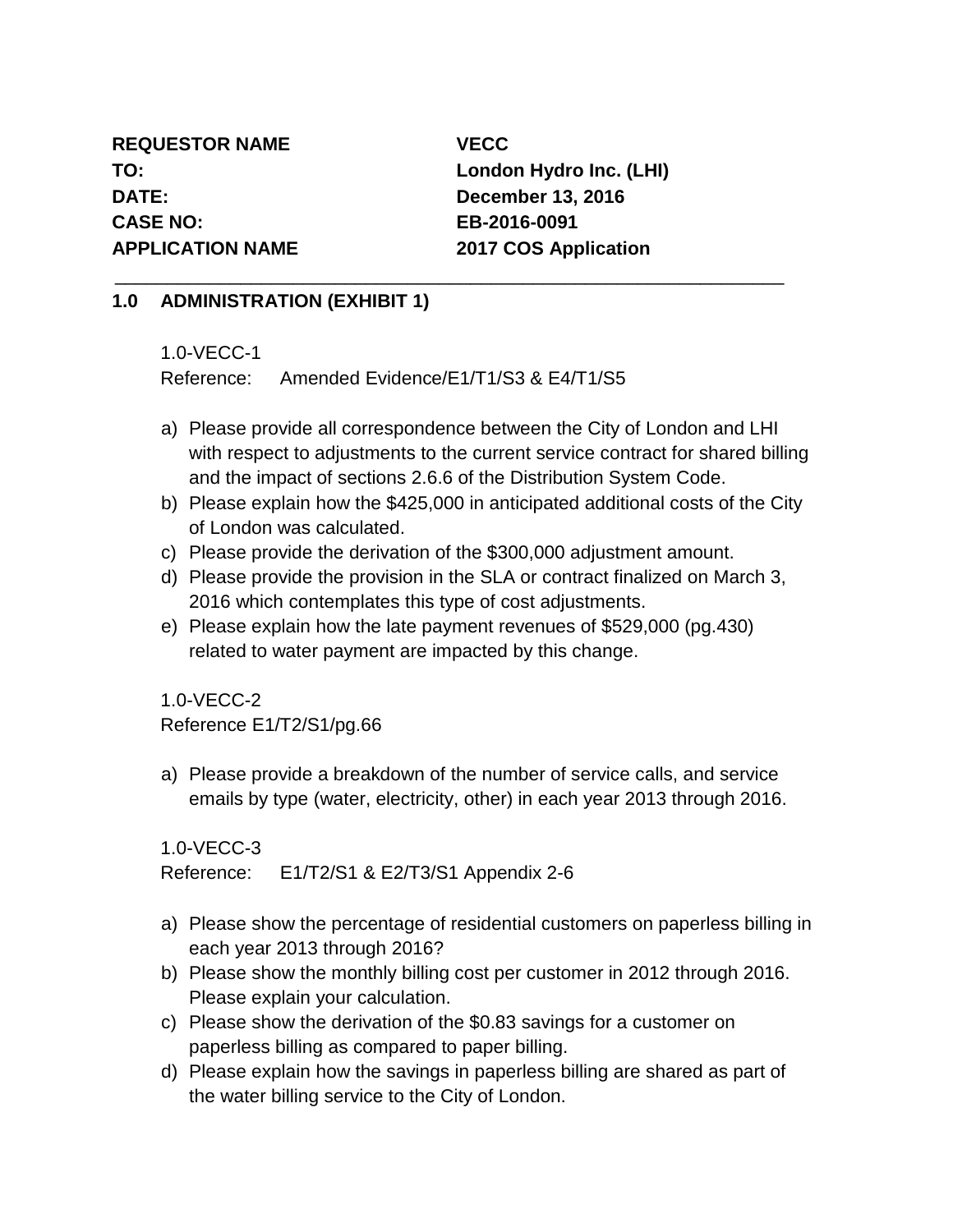1.0-VECC-4 Reference: E1/T2/S1

- a) What is the annual cost of the Green Button initiative?
- b) What was the cost to London Hydro of securing water and natural gas data as part of its Green Button initiative?
- c) What value does this initiative provide residential customers? Specifically provide the number of residential customer accounts using the service on a monthly or more basis.
- d) LHI has advertised this product extensively. Has the Utility surveyed customers to find (a) their knowledge of its availability; (b) their views as to its value?

1.0-VECC-5

Reference: E1/T7/S1/pgs. 9-7

a) Are there any compensation consequence to management at London Hydro it fails to meet any of the metrics outlined at the above reference?

1.0-VECC-6

Reference: E1/T8/S1 2015 Audited Financial Statement

- a) How is the popularity of the MyLondonHydro site measured? Please provide the results of those measurements for the 2013 to 2016 period.
- b) Please provide the equivalent measurement of use for the "Download my Data" and "Connect My Data."
- c) London Hydro has and proposes to continue to spend significant amounts of OM&A and capital on these IT customer outreach projects. Please explain what steps are being taken to measure their value to London Hydro customers.

1.0-VECC-7

Reference: E1/T7/S1

a) Please explain the income tax receivable of \$416,000 in 2015.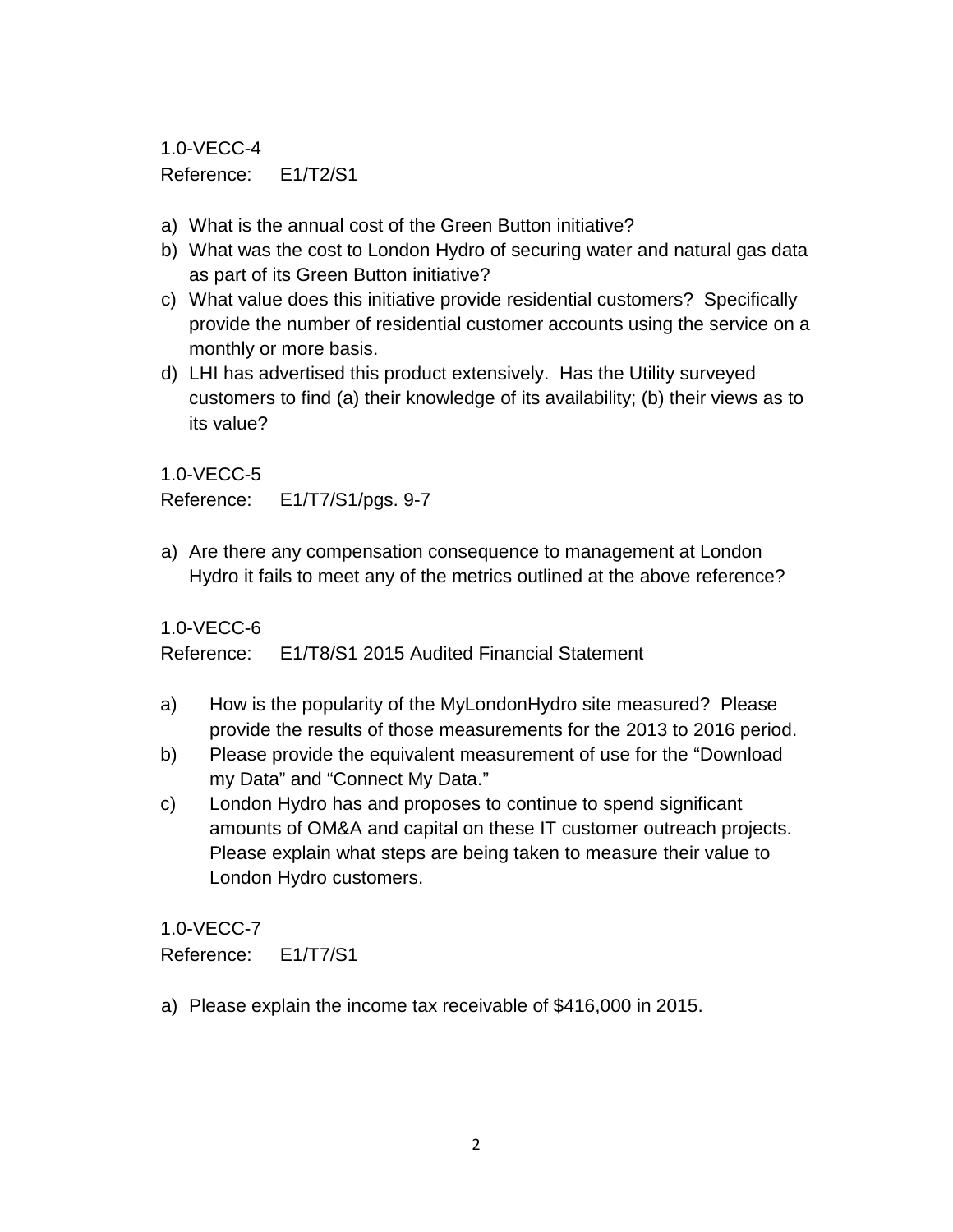## **2.0 RATE BASE (EXHIBIT 2)**

2.0 -VECC - 8 Reference: E1/T2/S1

a) Please quantify the reliability improvements over the rate period as a result of implementing the Outage Management System. Specifically, please provide the SAIDI targets that are being set in anticipation of better outage management.

2.0-VECC-9 Reference: E2/T1/S2/pg.20

a) Please update Table 2-9 for 2016 year-end actuals.

2.0-VECC-10 Reference: E2/S3/pg.42-43

- a) Please explain what "transformer returns" are and how the \$200,000 (credit) for each year 2016 and 2017 was estimated.
- b) What is the actual 2016 credit?
- c) Please provide the capital contributions (actual and forecast) associated with the City of London Road Authority relocations.
- d) Please explain how the Miscellaneous Operating Equipment forecast of \$280,000 for each of 2016 and 2017 was derived. What is the actual 2016 spending to date in this category?
- e) Each year since 2012 LHI has invested capital under the category of "Paving." In 2016 and 2017 this amount is forecast to be approximately 345k. Please explain the need for annual paving budgets and how the 2016 and 2017 forecasts were derived.

2.0-VECC-11 Reference: E2/T2/S3

- a) Please explain how the capital contributions for 2016 and 2017 shown in Table 2-27 were forecast.
- b) Please provide the actual contributions for 2016.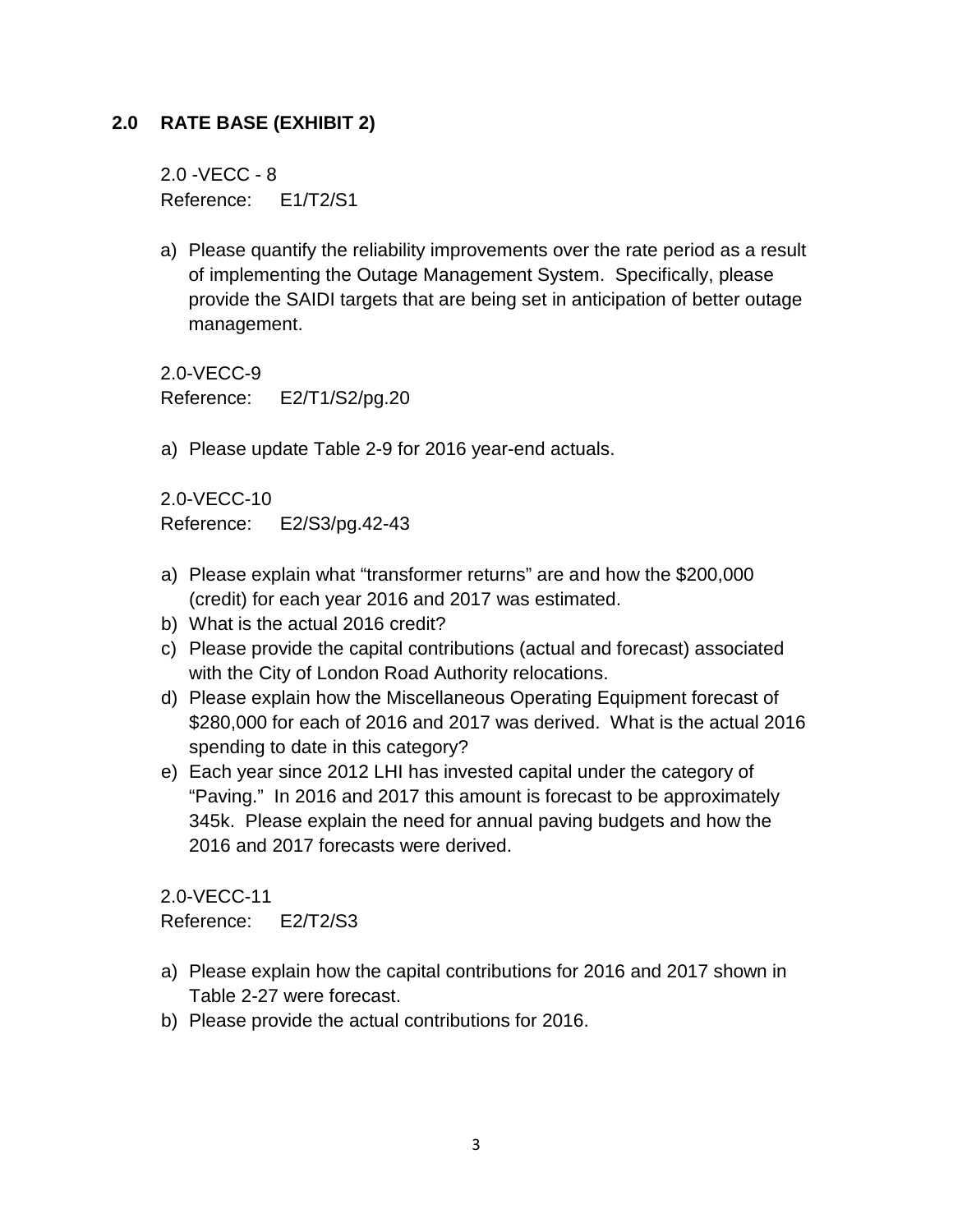2.0-VECC-12 Reference: E2/T2/S3

- a) Please provide the capital cost of the original AMI Communications system and the year in which it went into service.
- b) The AMI renewal investments are shown at \$625k in 2016 and \$649k in 2017. Are these the entire capital costs of the AMI renewal program? If not please provide the 2017-2021 program costs.
- c) What are the incremental OM&A costs associated with AMI renewal?

### 2.0-VECC-13

Reference: E2/T2/S3/ MIST Meter Replacement

a) London Hydro notes that the DSC requirement for installation of MIST meters within 6 years would be more costly than change out coordinated with Measurement Canada seal life. Has London Hydro estimated the cost for the OEB's accelerated replacement? If yes, please provide that estimate.

2.0-VECC-14

Reference: E2/T2/S3

a) What is the current and project budget cost of the London Hydro Wireless Networks project for the year 2017-2021, including the acquisition and annual fees for radio spectrum?

2.0-VECC-15

Reference: E2/T2/S3

- a) Please provide an inventory of vehicles by category of vehicle (Pickup/SUV/ Van/Bucket /Car/) for 2012 and 2103 showing the average age of vehicles in each category.
- b) Does London Hydro provide executive vehicles? If yes please provide the number and cost.

2.0-VECC-16

Reference: E2/T2/S3 & E4/T1/S5

- a) Please provide the lease agreement with the City of London for the property at 111 Horton Street.
- b) When this lease was last negotiated?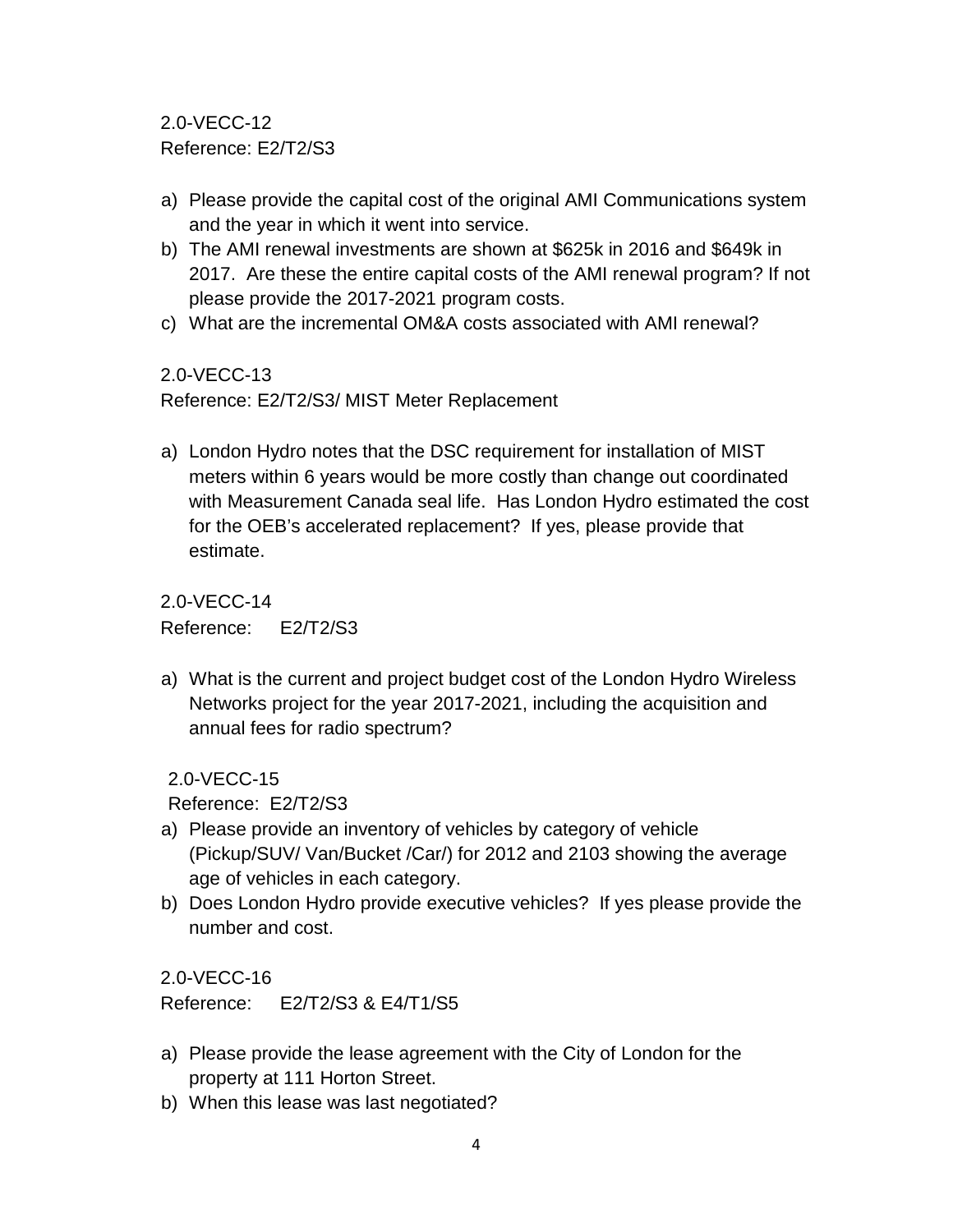- c) How are the cost of leasehold improvements shared with the landlord?
- d) Please explain why the lease costs have increased by over 100% (\$100k to \$219k since 2013).

Reference: E2/T2/S3/Table 2-39

- a) Please explain the capital costs for Customer Engagement Residential for each year 2014 through 2017. Please show the 2018-2021 forecasts for these categories.
- b) Please explain the capital costs for Customer Engagement Commercial & Industrial for 2015 through 2017. Please show the 2018-2021 forecasts for these categories.
- c) What are the projected capital costs for these categories for 2018 through 2020?
- d) Please provide the annual OM&A costs related to these capital investments in each year 2014 through 2021 (forecast).

 $2.0 - VFCC - 18$ Reference: E2/T2/S3/pg. 142

- a) Please provide the IT capital budget for 2016 and 2017 for Regulatory Changes.
- b) Please confirm that no specific projects have been identified for this "container".
- c) If this cannot be confirmed please identify the specific IT regulatory projects.

2.0-VECC-19 Reference: E2/T2/S3

- a) When was LHI's current Oracle bill print system put in service?
- b) What was the capital cost of the legacy system?
- c) Please provide the 2017 through 2020 capital and (separately) OM&A costs for this system's replacement.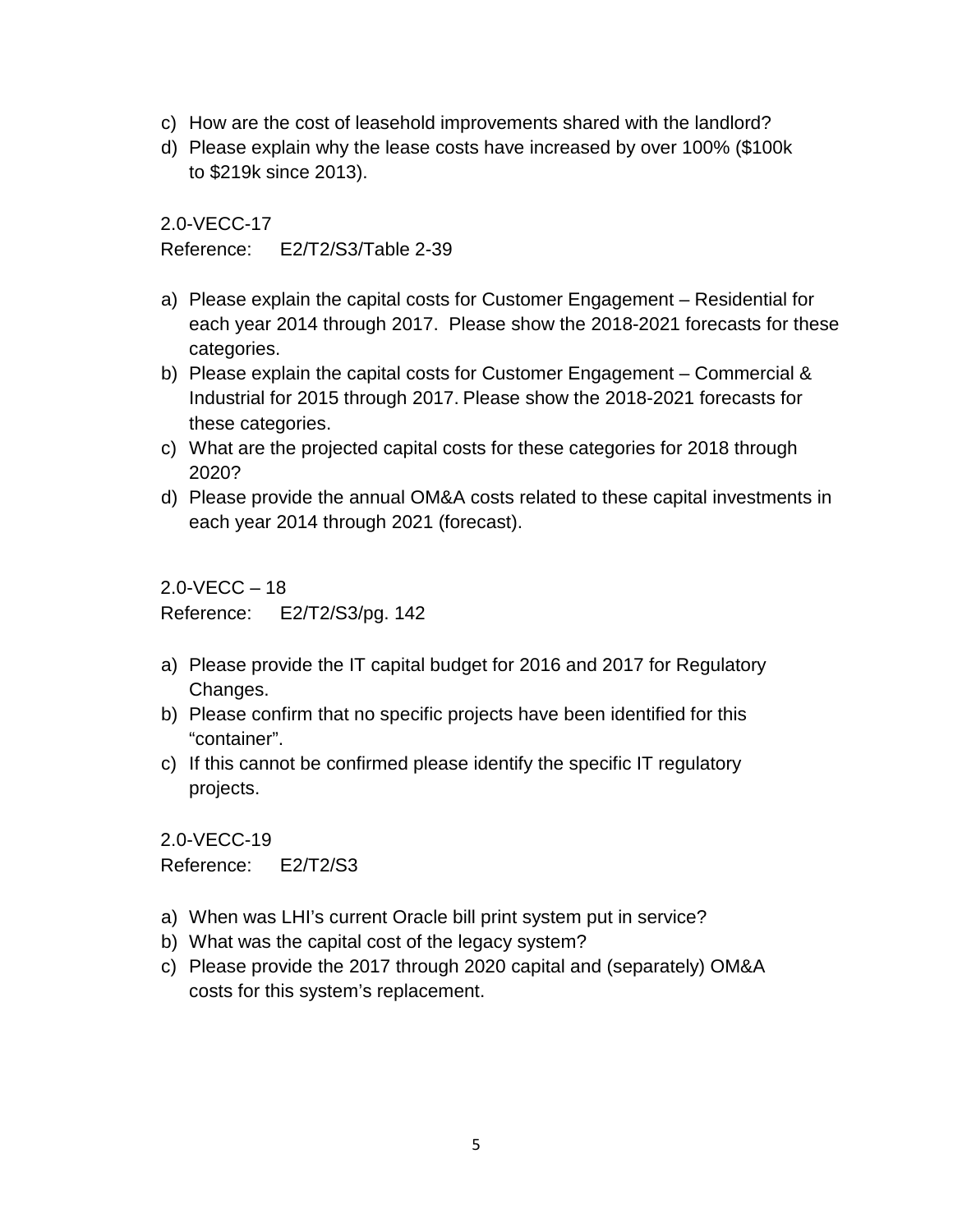Reference: E2/T3/S1/ Appendix 2-6 Distribution System Plan

a) Please provide the SAIDI and SAIFI breakdown by cause code for each of 2012 through 2016.

#### 2.0-VECC-21

Reference: E2/T3/S1/ Appendix 2-6 Distribution System Plan Section 3.1.2

- a) Do the forecast capital annual expenditures shown at section 3.1.2 include the Nelson TS Capital Contributions, JD Edwards Project or the HONI CCRA Ture-Up for Talbot and Buchanan?
- b) Please provide the forecast capital contributions for each year 2017 through 2021 in the table at section 3.1.2.

### 2.0-VECC-22

Reference: E2/T3/S1/ Appendix 2-6 Distribution System Plan Section

- a) Has London Hydro carried out an asset assessment of each category of asset (poles, transformers etc.)?
- b) If yes, please provide the results of that asset assessment showing the assets by condition (good, fair, poor etc.)
- c) Please explain how each asset category condition is determined (sample testing, age probability, population testing etc.)
- d) If no such asset assessment has been carried out please explain when one is expected to be completed.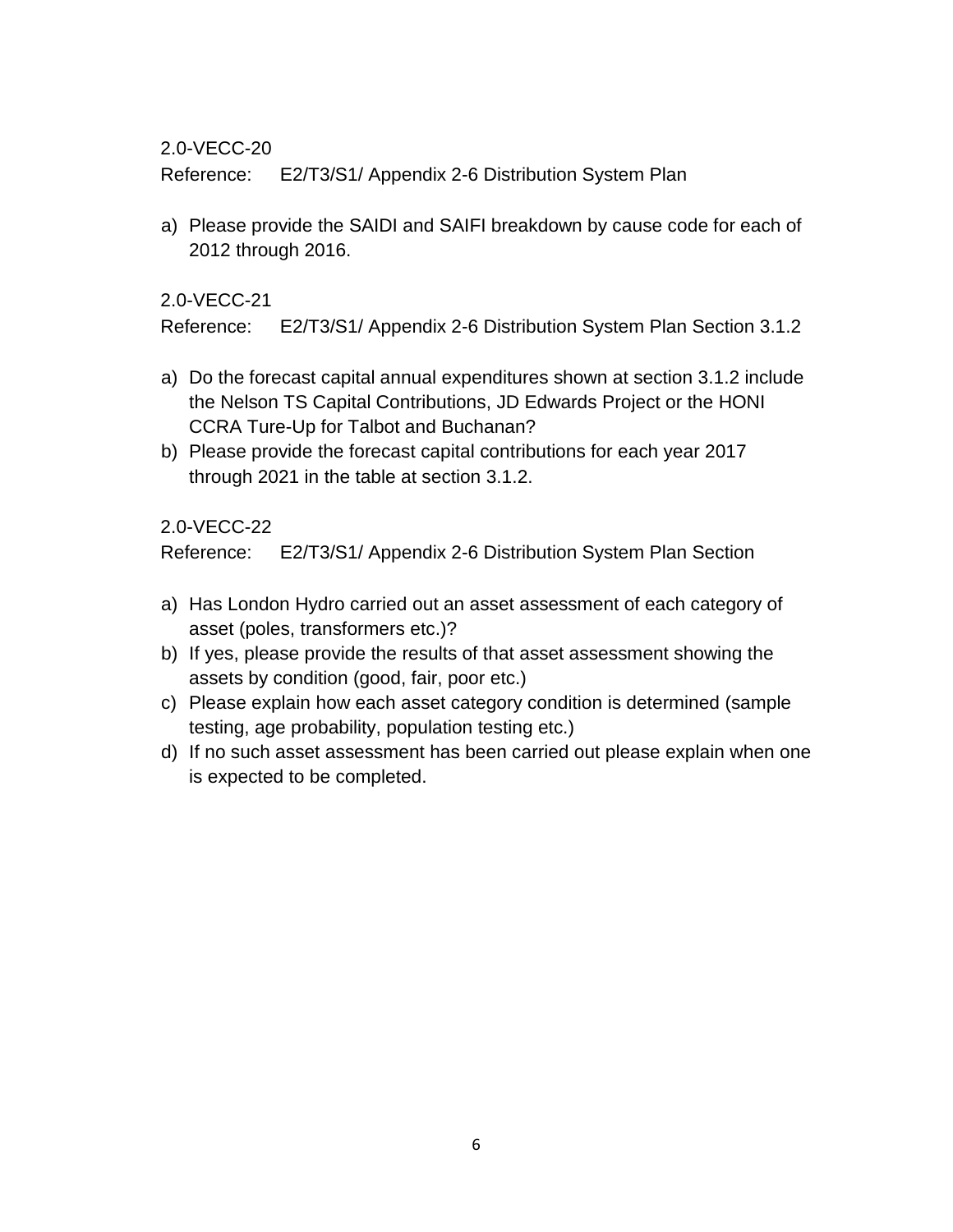### **3.0 OPERATING REVENUE (EXHIBIT 3)**

3.0 –VECC -23

Reference: E3/T1/S2, pages 1 - 3 (Charts 3-1 and 3-2) and pages 17-18

- a) The predicted values in the Charts 3-1 and 3-2 appear to be different. How were each established?
- b) Please provide a schedule (or excel file) that for each month of the historic 10 years used sets out:
	- i. The power purchases per the IESO.
	- ii. The embedded generation purchased by London.
	- iii. The specific adjustments made to recognize the one Large User that no longer exists (per page 3).
	- iv. Any other adjustments made to determine the data used for modelling purposes, with descriptions of specifically what the adjustments were for.

3.0 –VECC -24

Reference: E3/T1/S2, pages 1 - 3 and pages 17-18

- a) Were any adjustments made to the historical data for those months prior to mid-2012 in order to remove the usage for the four GS>50 kW customers who opted to become wholesale market? If not, why not?
- b) Please provide a revised series of monthly purchase values where the usage for these four customers is removed for the months prior to mid-2012 when they were not market participants?
- c) Using the values from part (b), please re-estimate the load forecast model and provide a revised forecast for 2016 and 2017 comparable to that in Table 3.1.2.1. Please provide the supporting excel model.
- d) Alternatively, was any consideration to adding the usage for these customers into the adjusted purchase value for the months following mid-2012 when they were market participants? If not, why not?

3.0 –VECC -25

Reference: E3/T1/S2, pages 3-7

- a) Please clarify whether London used population or labour force as an explanatory variable. The text on page 4 (lines 5-9) makes reference to both.
- b) Please provide a copy of the referenced document prepared by the Credit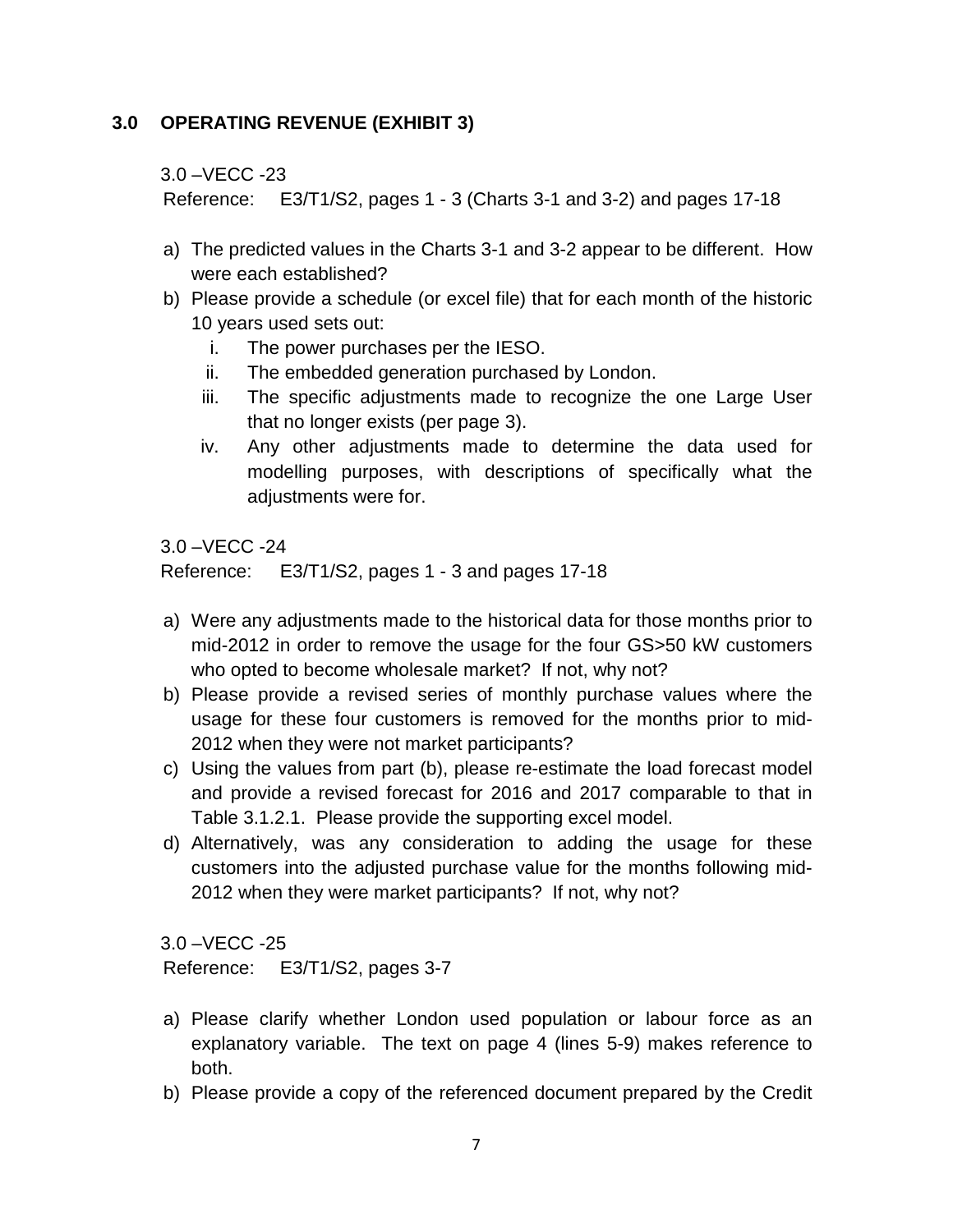Unions of Ontario and the Ontario Chamber of Commerce (page 4, lines 6- 7).

- c) It is noted, page 5, that the "Population" variable is not statistically significant. Why was it retained in the equation and what would be the regression model, model statistics and resulting forecast for 2016 and 2017 if it was excluded?
- d) It is noted that the coefficient on the "Time in Years" variable is negative. Is it reasonable to assume that this variable is picking up some/all of the impact of CDM programs initiated during 2006-2015?
- e) Please explain more fully why (per page 4) CDM Activity was excluded as an explanatory variable when it was included in the model used for London's 2013 COS Application.

| f) Please complete the following chart regarding the verified impact of 2006- |
|-------------------------------------------------------------------------------|
| 2015 CDM programs:                                                            |

| <b>CDM</b> | Verified CDM Program Impacts |     |     |    |               |     |     |     |     |               |
|------------|------------------------------|-----|-----|----|---------------|-----|-----|-----|-----|---------------|
| Prog.      | Calendar Year                |     |     |    |               |     |     |     |     |               |
| Year       | 06'                          | '07 | 08' | 09 | $^{\prime}10$ | '11 | /12 | '13 | '14 | $^{\prime}15$ |
| 2006       |                              |     |     |    |               |     |     |     |     |               |
| 2007       |                              |     |     |    |               |     |     |     |     |               |
| 2008       |                              |     |     |    |               |     |     |     |     |               |
| 2009       |                              |     |     |    |               |     |     |     |     |               |
| 2010       |                              |     |     |    |               |     |     |     |     |               |
| 2011       |                              |     |     |    |               |     |     |     |     |               |
| 2012       |                              |     |     |    |               |     |     |     |     |               |
| 2013       |                              |     |     |    |               |     |     |     |     |               |
| 2014       |                              |     |     |    |               |     |     |     |     |               |
| 2015       |                              |     |     |    |               |     |     |     |     |               |
| Total      |                              |     |     |    |               |     |     |     |     |               |

- f) Please confirm whether the "normalized" values shown in Table 3.1.2.1 are based on actual or weather normal values for HDD and CDD.
- g) Are the "normalized" values shown in Table 3.1.2.1 the same as the "predicted" historic values shown in Chart 3-3? If not, what is the difference in terms of how they were determined?
- h) Please provide the purchase forecast for 2016 and 2017 based the 20-year trend values for HDD and CDD as directed by the Board's Filing Requirements.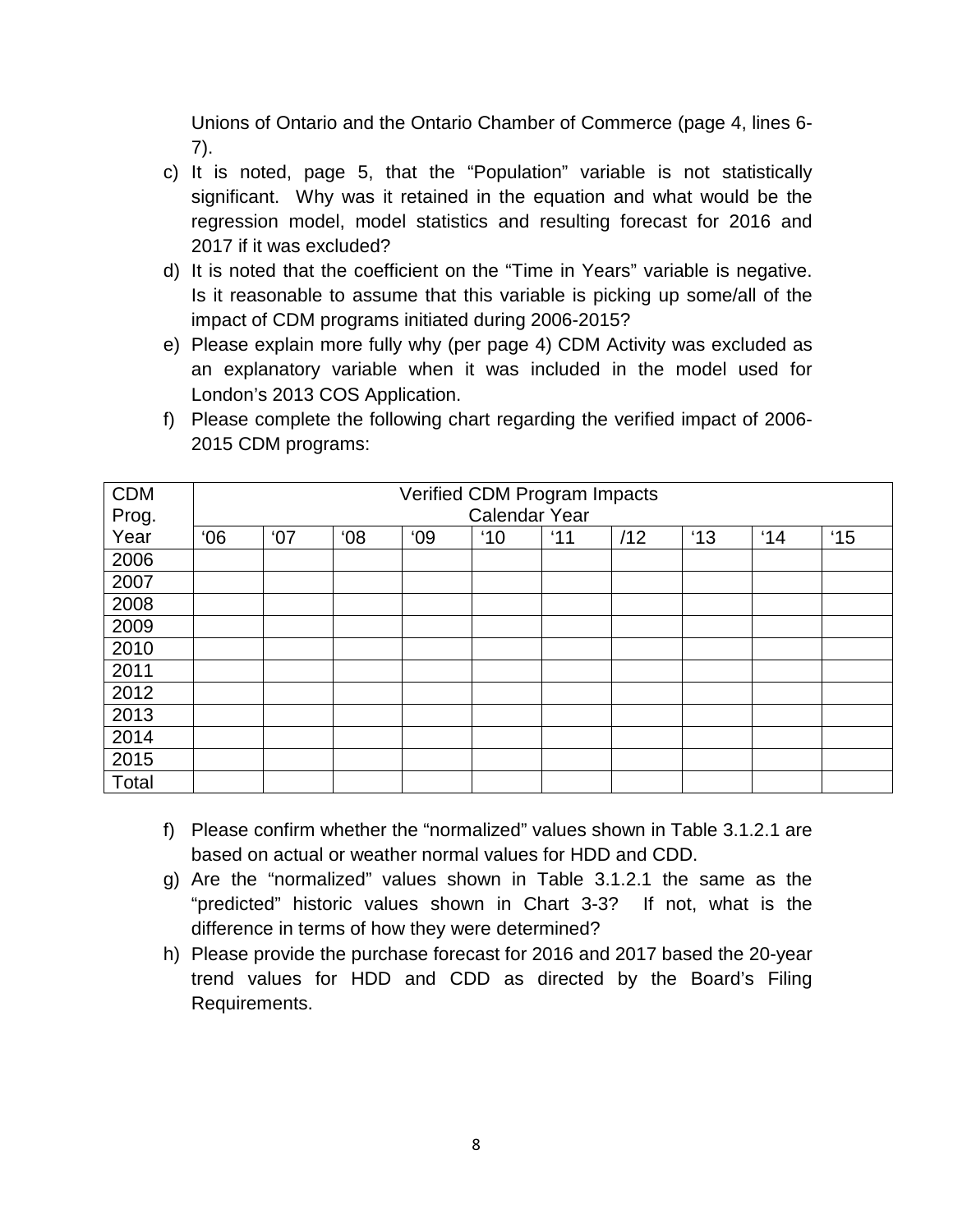3.0 –VECC -26

Reference: E3/T1/S2, pages 7-8

a) Please confirm whether the average loss factor used to convert to billed kWh was based on 2006-2015 (as suggested by Table 3.1.2.30) or 2007- 2015 (as stated in the text at page 7, line 9).

3.0 –VECC -27

Reference: E3/T1/S2, pages 8-13

- a) Does the data used in determining the values in Table 3.1.2.5 for the GS>50 class for the period up to the start of 2012 include the 4 customers that are now market participants?
- b) Does the data use in determining the values in Table 3.1.2.5 for the GS>50 class for period after mid-2012 include the 4 customers that are now market participants?
- c) If the response to either (a) and/or (b) is yes, what would be the geomean growth rate for the class for the four years 2012-2016 (per Table 3.2.1.6) if these four customers were excluded from the determination of the 2011- 2015 average customer counts?
- d) What was the customer/connection count for each class as of June 30, 2016? For the GS>50 class, please indicate whether the response includes or excludes the four market participants.

3.0 –VECC -28

Reference: E3/T1/S2, pages 13-16 IESO 2015 Verified CDM Savings Excel File Appendix 2-I

- a) Please provide a copy of London's 2015-2020 CDM Plan as submitted to the IESO.
- b) Please explain why, for the impact of 2015 CDM programs, London has used the "planned" program savings of 35,386,333 kWh as opposed to the actual IESO verified 2015 savings of 31,995,332 kWh.
- c) It is noted that in the Application (page 16) the CDM adjustment for 2017 is based on 100% of 2015 CDM program savings, plus 50% of 2016 CDM program savings plus 50% of 2017 CDM program savings. However, in Appendix 2-I the adjustment is based on 50% of 2015, plus 100% of 2016 plus 50% of 2017. Please explain why the Application did not use 50%, 100% and 50% for 2015, 2016 and 2017 respectively.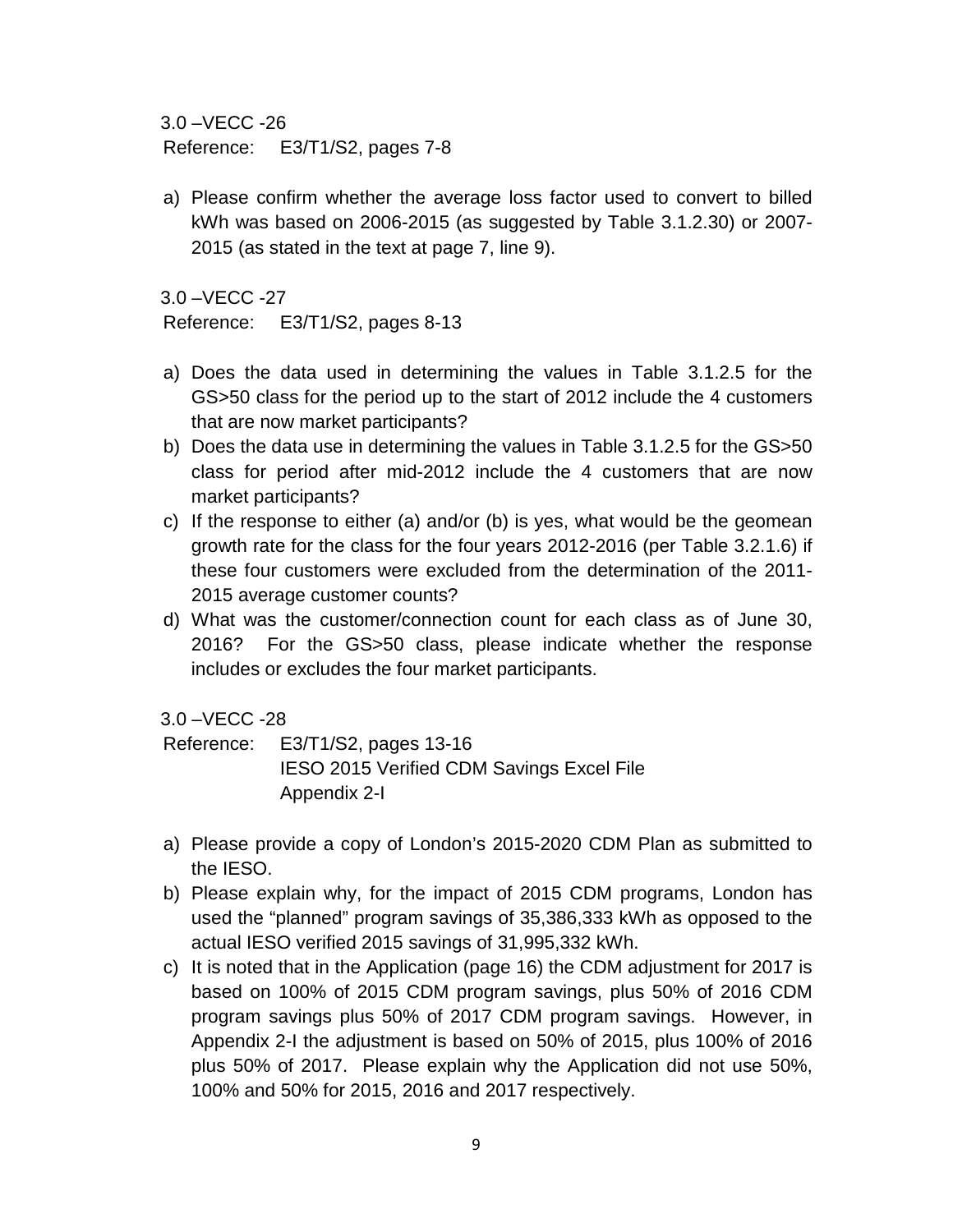3.0 –VECC -29 Reference: E3/T1/S2, pages 18-23

- a) It is noted that the same growth rate in use per customer (99.82%) is applied to both the Market Participants (page 17) and the non-Market Participants (page 20) in the GS>50 class. Does the data used to calculate this growth rate (Tables 3.2.1.5 and 3.2.1.16) include the count and usage for both categories of customers.
- b) If the response to part (a) is no, please explain why it is appropriate to apply this growth rate to both categories of customers?
- c) If the response to part (a) is no, please recalculate the average annual use per customer for the combination of the two categories for each of 2011 through 2016; the resulting growth rates for 2012-216 and the resulting overall geomean growth rate.
- d) If the response to part (a) is no, please recalculate for just the GS>50 customers that are not market participants - the average annual use per customer using for the GS>50 each of 2011 through 2016; the resulting growth rates for 2012-216 and the resulting overall geomean growth rate
- e) Please confirm that, for purposes of the weather normalization adjustment (Table 3.2.1.22) London has assumed that 100% of Residential and GS<50 load is weather sensitive. If so, why is this assumption reasonable?

3.0 –VECC -30

Reference: E3/T1/S2, pages 23-24

a) Please explain why, for Co-generation, the average last four year's historical use (2012-2015) was used to establish the forecast kW when the number of Cogeneration customers increased in 2014 and (per Table 3.1.2.26) there was a significant increase in this class' use post 2012.

3.0 –VECC -31 Reference: E3/T3/S1, page 7

a) Please explain the decrease in Miscellaneous Service Revenues between 2014 and 2015.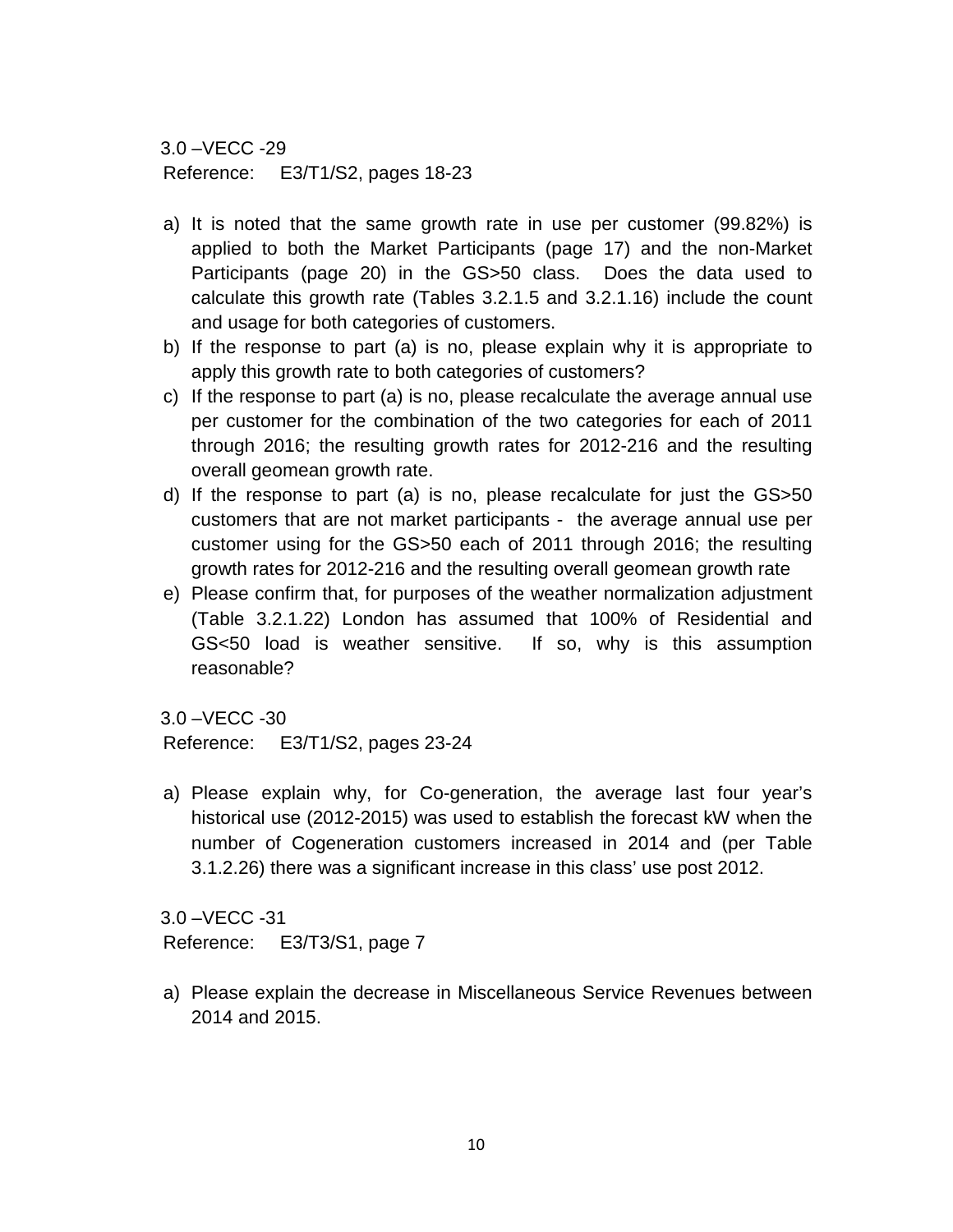#### **4.0 OPERATING COSTS (EXHIBIT 4)**

4.0 -VECC -32 Reference: E1/T2&T5/S1

a) Please provide the derivation of the \$2.59 million in incremental OM&A that London Hydro believes is required for new services provided to customers.

4.0 -VECC -33 Reference: E1/T5/S5/pgs. 3-4

a) Please provide the incremental costs as compared to 2013 for each of the new initiatives listed at the above reference.

4.0 -VECC -34 Reference: E4/T1/S5/pg.5

.

a) Please confirm the OM&A figures shown in Table 4.3 show both the inclusion in 2013 and exclusion in 2014 of the SAP disputed amount of \$658,800.

4.0 -VECC -35 Reference: E4/T1/S5/pg.7

a) Have any of the overhead policies described at pages 7-8 changed since the last cost of service application? If yes please describe the change and the impact on the test year OM&A as compared to 2013 Board approved.

4.0 -VECC -36 Reference: E4/T1/S5/pg.21 &

a) Please explain the difference between the computer hardware and software depreciation savings of \$217,580 shown in Table 4-8 and the similarly described depreciation savings of \$684,994 shown in Table 4-13.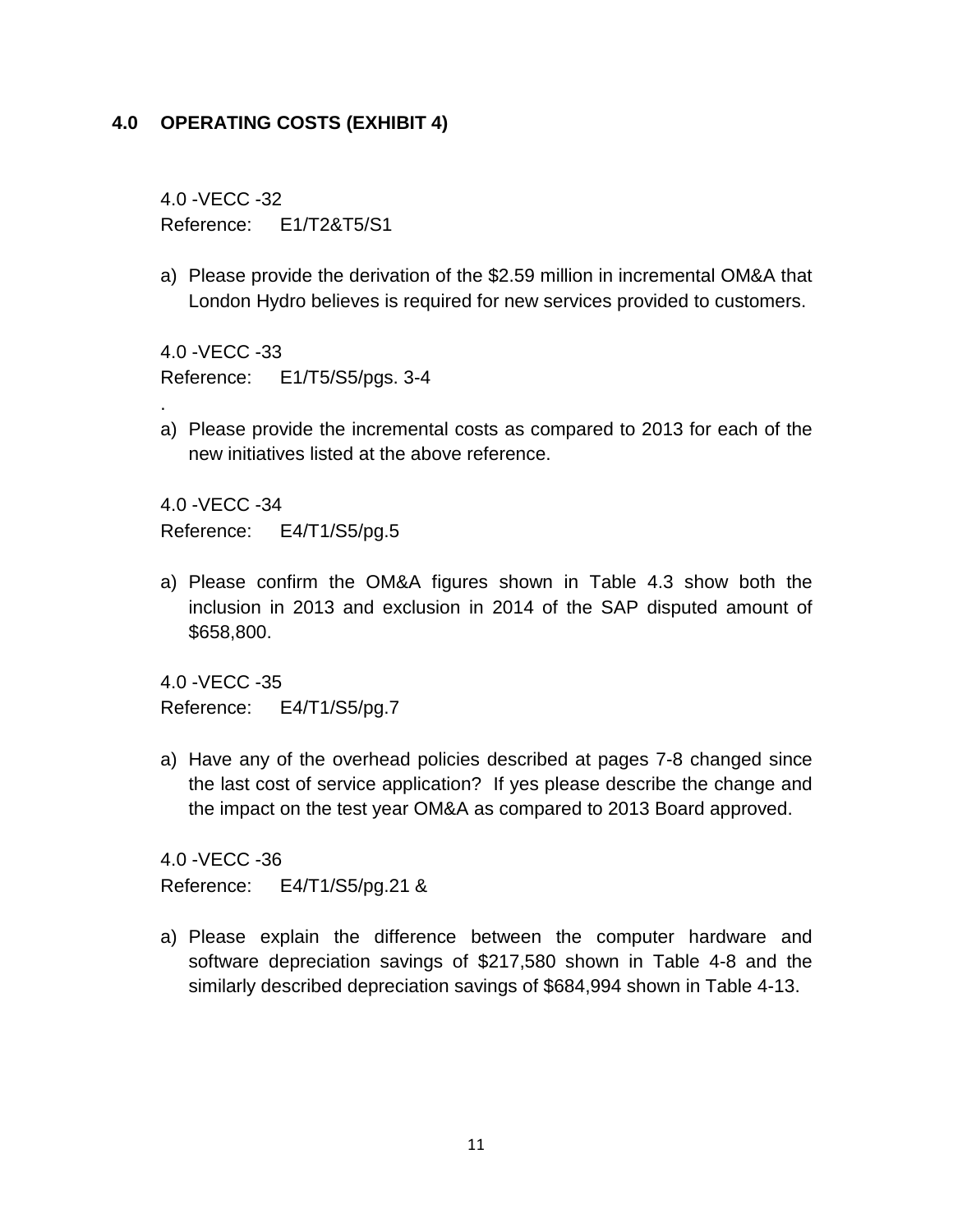4.0 -VECC -37

Reference: E4/T1/S5

a) Please recalculate Table 4-11 by including 2013 Canada CPI, using the actual 10 month 2016 CPI (Oct) and eliminating the 2017 forecasted inflation

4.0-VECC-38

Reference: E4/T1/S5/pg.43

- a) What is the mandated LEAP amount based on the proposed revenue requirement?
- b) What amount has the Salvation Army Centre of Hope disbursed in each of 2013 through 2016?

4.0-VECC-39

Reference: E4/T1/S5/pgs. 49-

a) Please provide a table showing the amount of consulting and/or contractor services in years 2013 through 2017 in each category (e.g. asset management, operations and maintenance, metering and data management etc.). Specifically explain what services were contracted for in 2013 and what services are forecast to be contracted for in 2017.

4.0-VECC-40

Reference: E4/T1/S5

- a) Please explain how LHI has concluded that the cost of its in-house smart meter operations have an avoided cost of \$610,000 per year. Specifically please show the derivation of the \$140,000 in internal costs for the smart meter network and how the estimate of \$750,000 for similar third party services was calculated.
- b) Please also show how London Hydro has come to the conclusion that its decision to own and operate its wireless communications equipment rather than lease has proven to be the least cost alternative.
- c) What is the annual cost (labour and capital) of operating the in-house electric meter department?
- d) Has London Hydro had a third party review of its in-house smart meter solutions (including owning its own telecommunications network) as compared to a third party solution? If yes, please provide that study.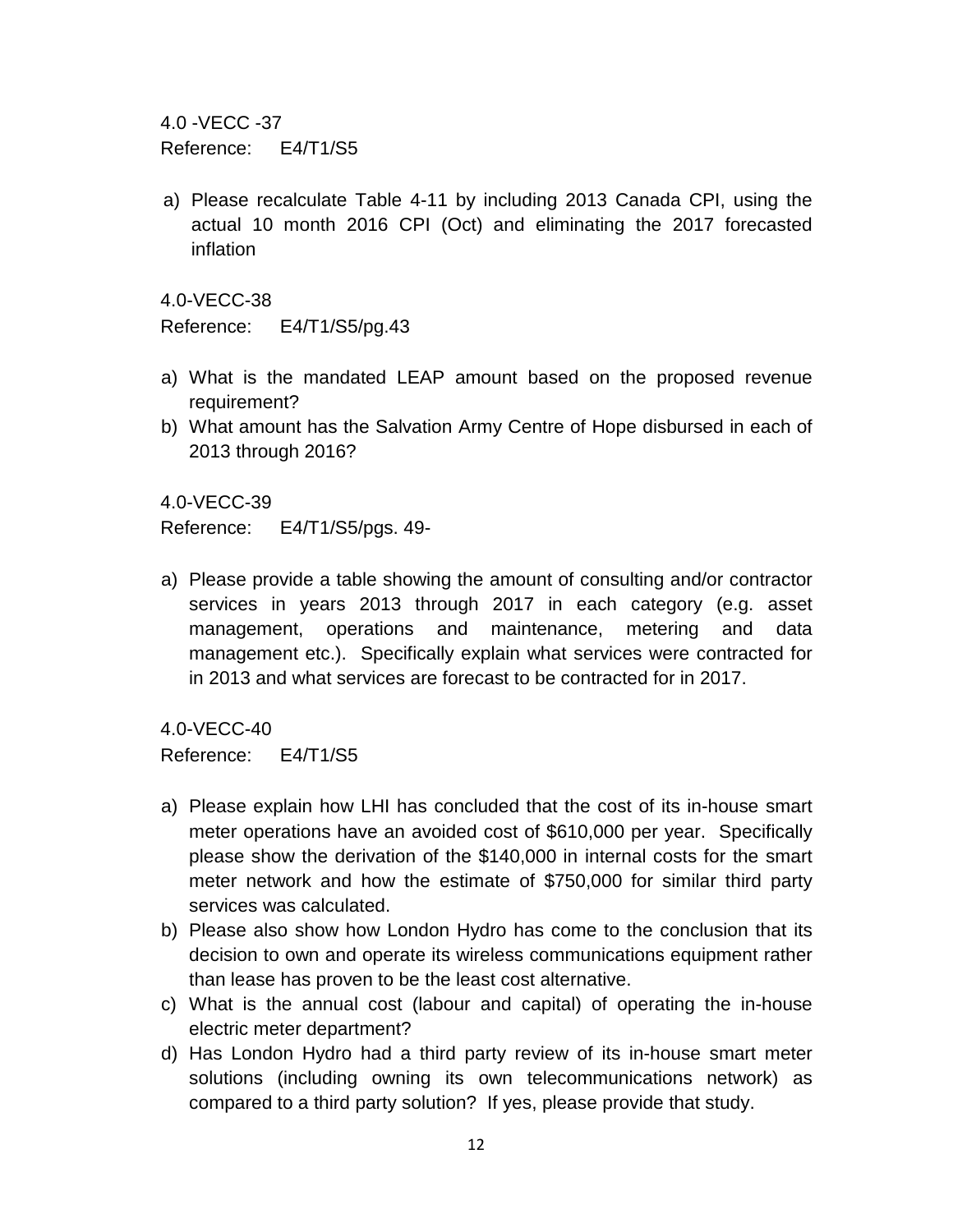Reference: E4/T1/S5 Appendix 4-1/pg.2

- a) E&Y note that LHI needs to rebuy JDE licences due to moving off Oracle software licence maintenance in 2011. What was the annual licence maintenance fee in 2011?
- b) What is the estimated cost to rebuy the licences?
- c) Would LHI have needed to buy any new licences had it continued its licence maintenance agreement?
- d) Please provide the costs of continuing with the JDE solution if the prior licences had not been allowed to lapse.
- e) Why did LHI discontinue its licence maintenance prior to having a thirdparty review alternative solutions?

4.0-VECC-42

Reference: E4/T1/S5/pg.46

- a) London Hydro states it has leased new property at an annual cost of \$100,000 plus annual taxes of \$19,000 for additional parking. The FTE incremental growth since 2013 is (proposed) to be 6. Please explain what additional parking requirements occurred since 2013 to require this significant investment.
- b) What alternatives were reviewed to alleviate parking issues at 111 Horton? Specifically were inducements such as subsidy of public transit considered?
- c) What fee(s) do staff currently pay for parking?

4.0-VECC-43

Reference: E4/T1/S5/Table 4-27

- a) Please provide the number of manual read meters in service in 2013 and forecast to be in service in 2017.
- b) Please breakdown the 610k (2013) and 550k (2017) in meter reading services into labour and other costs.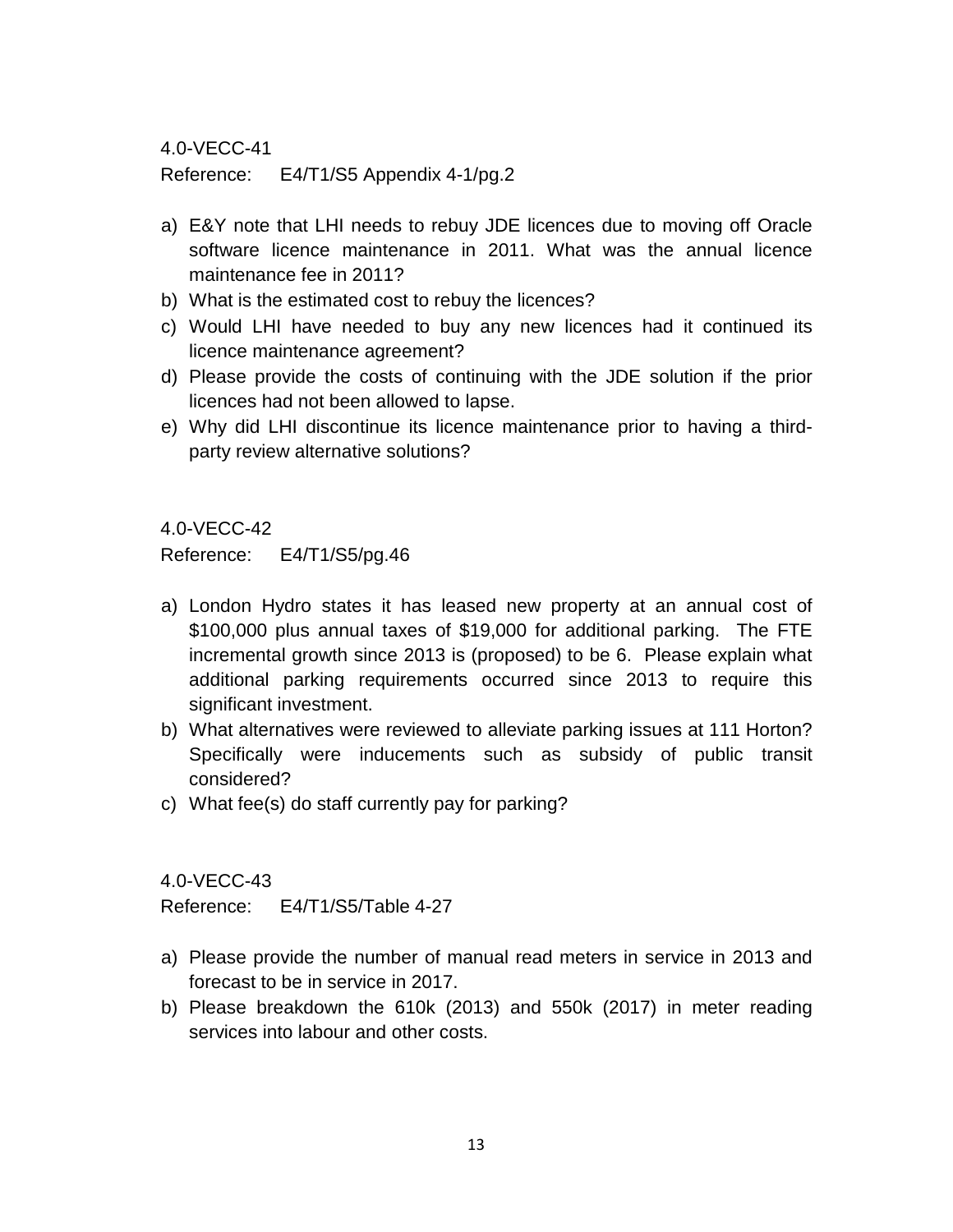Reference: E4/T1/S5/Table 4-49

- a) Please provide the number of FTEs in the Human Resources, Health and Safety area of responsibilities.
- b) Please explain the 87% increase in corporate employee expenses since 2013.

4.0-VECC-45

Reference: E3/T1/S5/pg.378

- a) Please provide the annual OEB cost assessment for each of 2012 through 2016 showing separately the annual assessment and any other (section 30 or other) assessment in each year.
- b) Please provide any correspondence between the OEB and London Hydro explaining the near doubling of annual assessment costs in 2017.
- c) The application costs are noted at \$325k. Please reconcile Table 4-119 with the one application costs listed in Appendix 2-M of the Chapter 2 filing requirements (Excel …20160826).

4.0-VECC-46

Reference: E4/T1/S5/pg.346/Table 4-64

a) Please list and describe each of the 6 incremental FTE positions added since 2013.

4.0-VECC-47

Reference: E4/T1/S5/pg.346/Table 4-69

- a) Please show the 2013 and 2017 (forecast) number of hours of Emergency overtime and Planned overtime.
- b) Please explain how the overtime costs for 2017 were forecast.

4.0-VECC-48

Reference: E4/T1/S5

- a) Please explain how the \$400k forecast for customer call overflow services was derived.
- b) What have been the actual overflow costs in 2016?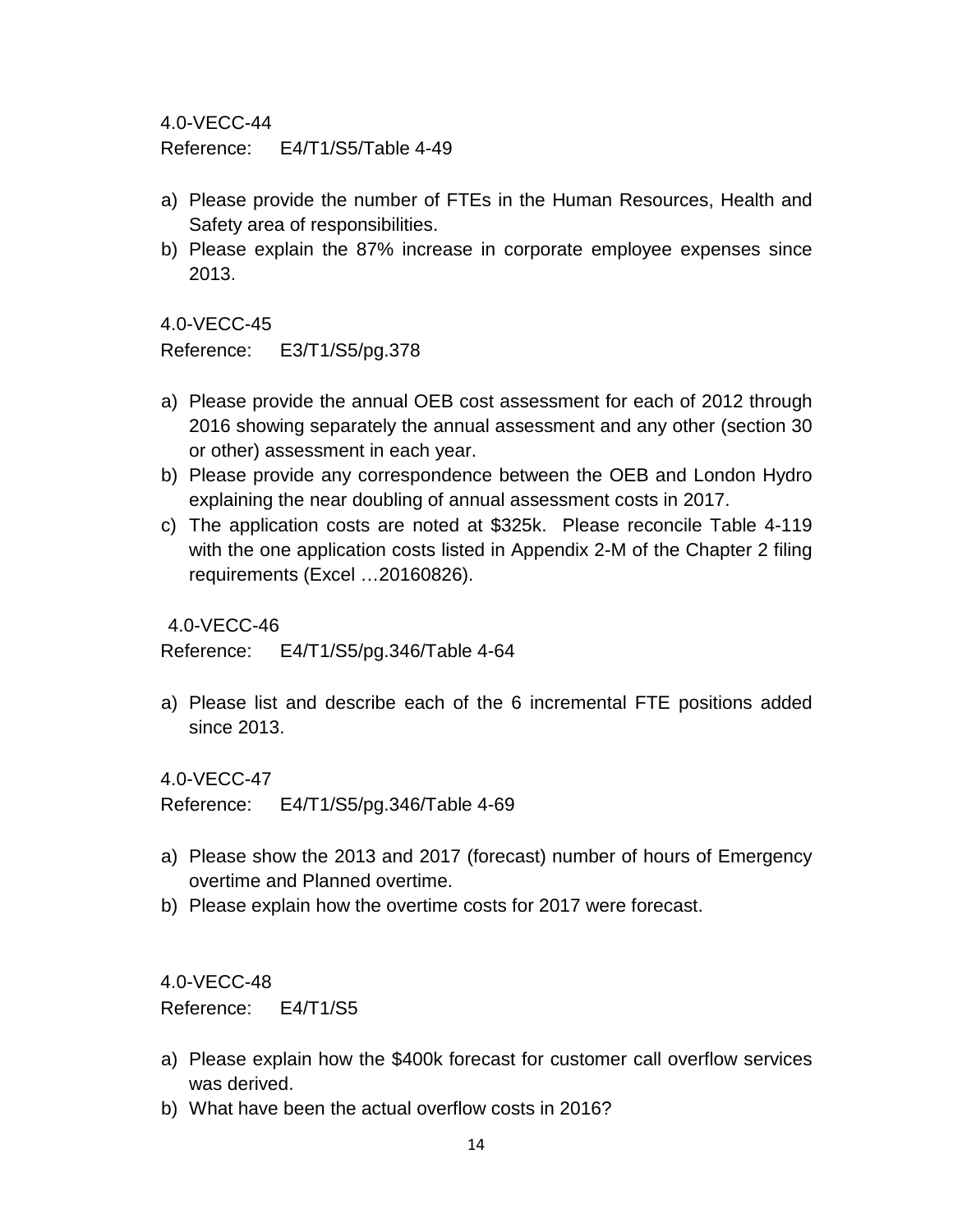Reference: E4/T5/S5

- a) Is LHI seeking to recover 2014, 2015 and 2016 costs for its distribution system plan?
- b) If yes, please explain the basis for these retroactive recoveries.
- c) Are the amounts in Table 4-120 all consulting or outside contractor costs?

4.0-VECC-50 Reference: E4/T1

f) Please provide the annual EDA fees for 2013 through 2017.

4.0 -VECC -51 Reference: E4/T1/S5, page 448

b) Please indicate whether the values set out in Table 4-126 reflect the expected savings for just the programs in years 2012 – 2013 or whether they also include the savings expected for 2011 programs at the time of the 2013 COS Application.

4.0 -VECC -52

Reference: LRAMVA Work Form, Tab 6 – Persistence Rates EB-2016-0058, Interrogatory Responses, Attachment 3-VECC 23 A and 3-VECC 23 B

- a) Please provide the source for the persisting savings from 2011-2014 CDM programs as set out in the above referenced Tab for the period through to 2015. Note – If there is supporting document, please provide.
- b) If not provided in response to part (a), please provide IESO reports regarding the persistence of individual 2011-2014 programs similar to that provided by Brantford Power in EB-2016-0058.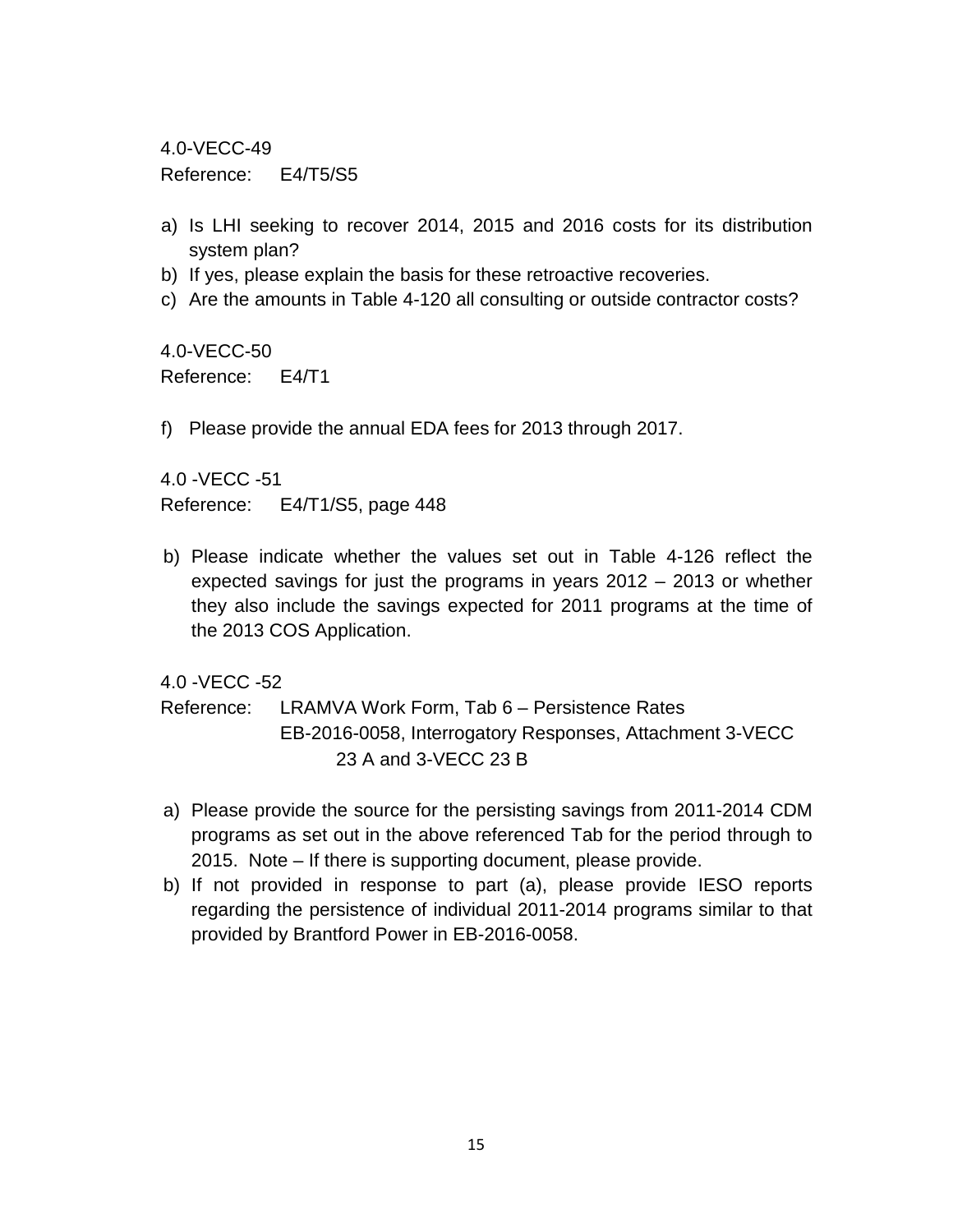## **5.0 COST OF CAPITAL AND RATE OF RETURN (EXHIBIT 5)**

5.0-VECC-53 Reference: E1/T8/S1 Rating Agency Report

At page 2 of the S&P Global Ratings it states: "*We believe an upgrade during the next two years is highly unlikely. However, we would consider one if the company were to implement a well-articulated financial and dividend policy aligned with a shareholder agreement, which enshrined the current modest balance sheet leverage. As well we would have to be satisfied that there was negligible potential for alignment with a more highly levered deemed capital structure used by the Ontario regulator for setting rates. In that case, we would could reduce the impact of the financial policy modifier, raising the rating.*

a) In light these comments and London Hydro's significant under leverage what changes have been considered financing the utility?

### 5.0-VECC-54

a) Infrastructure Ontario currently offers serial and amortizer loans of varying terms for rates between 2.16% and 3.94%. These rates are lower than those discussed in the evidence. Given this, please explain why London Hydro is not considering borrowing from Infrastructure Ontario?

# **6.0 CALCULATION OF REVENUE DEFICIENCY/SURPLUS (EXHIBIT 6)**

None

.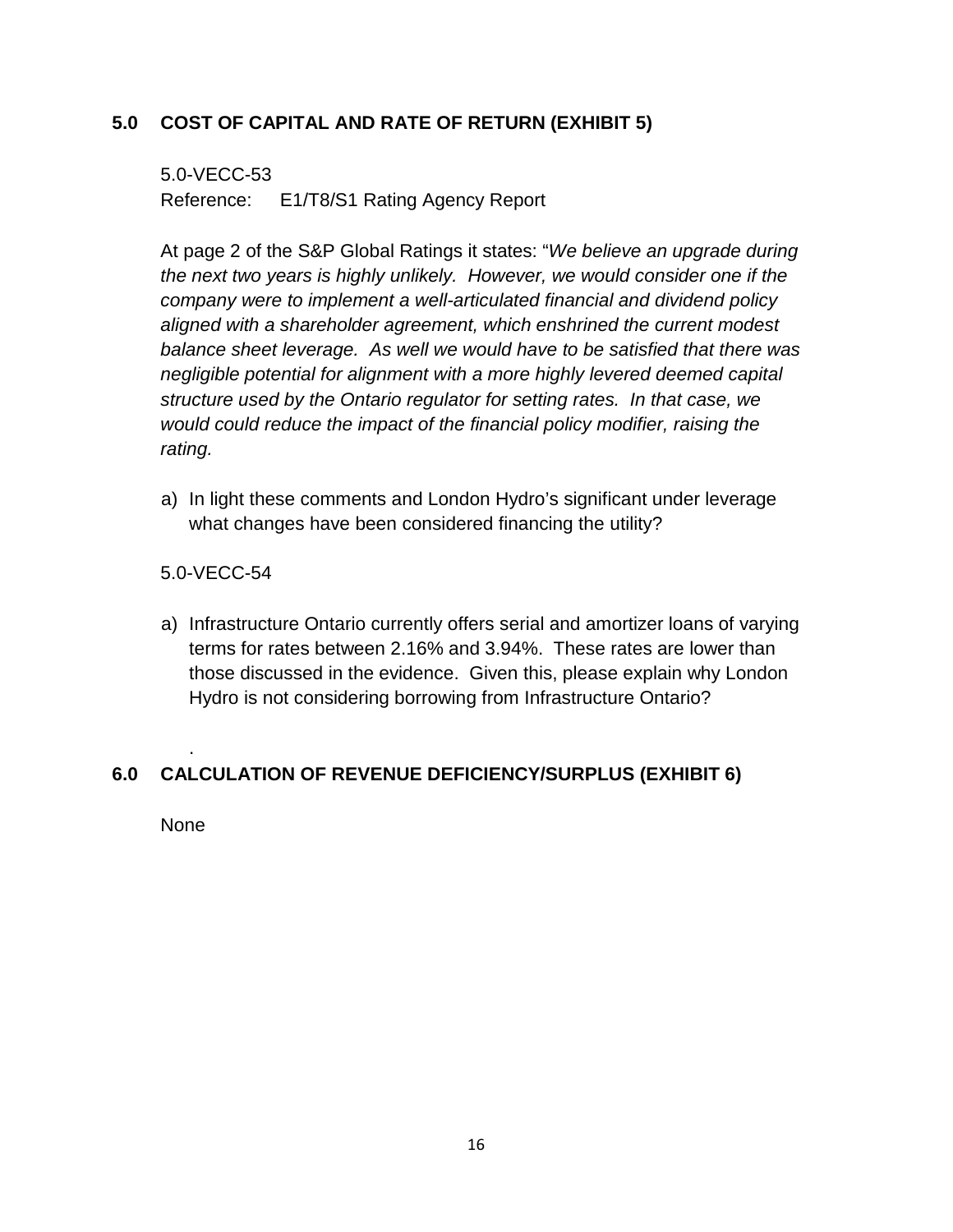# **7.0 COST ALLOCATION (EXHIBIT 7)**

7.0 – VECC –55 Reference: E7/T1/S1, page 3, Table 7.1.1.2

- a) Please explain why from 2013 to 2017 the percentage of primary poles tower and fixtures has decreased whereas the percentage of primary overhead conductors and devices has increased (i.e., why aren't both percentages changing in the same direction?).
- b) Please explain why from 2013 to 2017 the percentage of primary underground conduit has decreased whereas the percentage of primary underground conductors and devices has increased (i.e., why aren't both percentages changing in the same direction?).

7.0 – VECC –56

Reference: E7/T1/S1, pages 4-6

- a) Please explain why, in Table 7.1.1.3, there is now an allocation of Services to the Large User, Cogeneration and Backup/Standby classes whereas in 2013 there wasn't any.
- b) Please explain why, in Tables 7.1.1.4 and 7.1.1.5, the meter capital cost weighting factors and meter reading weights for GS>50 and the Large Use classes have decreased from those in 2013.
- c) Based on the billings costs directly allocated to Street Lighting, what is the class' implicit billing and collecting weighting factor?

 $7.0 - VECC - 57$ 

Reference: E7/T1/S1, pages 7-10

- a) Please provide the cost allocation results if the load profiles used in London's 2013 COS Application had simply been prorated to reconcile with the each customer class' forecast 2017 energy use.
- b) What percentage of demand-related costs is allocated using the 4NCP allocator (per page 9, lines 19-22)?
- c) Please revise the first part of Table 7.1.1.7 so as to also include the temperature on the hottest day in 2015 for each of the four months.
- d) Using data for the period 2006-2015 what was the average temperature on the hottest day in each of June, July, August and September over the 10 year period?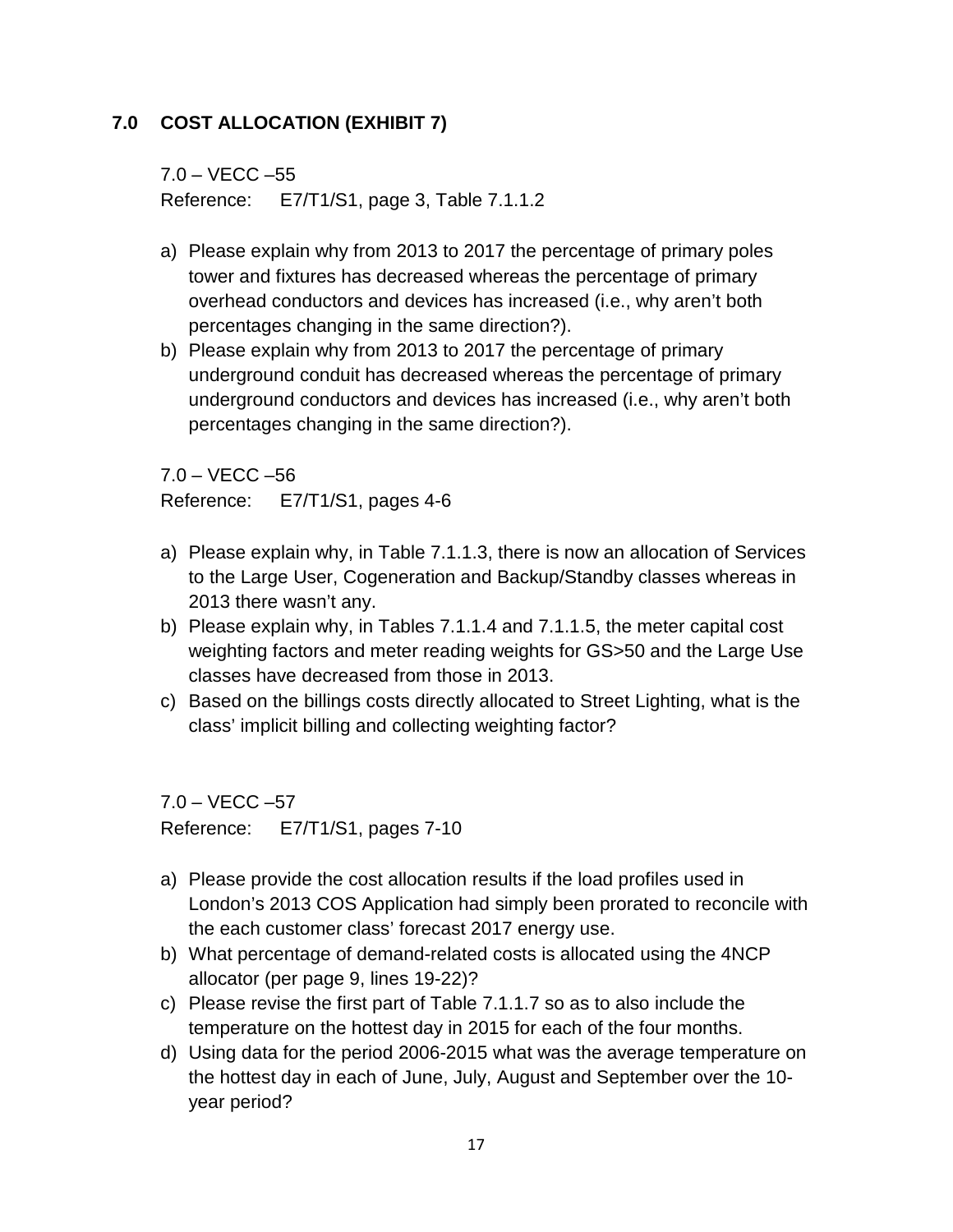$7.0 - VECC - 58$ Reference: E7/T1/S3, pages 1-3

a) What would be the bill impacts for the GS>50, Sentinel Lighting and USL classes if the R/C ratios were all adjusted to be within the Board's policy range for 2017?

### **8.0 RATE DESIGN (EXHIBIT 8)**

8.0 –VECC - 59

Reference: E8/T1/S1, page 8 E8/T2/S1, Attachment 1 RRWF, Tab 12

- a) Please explain why the proposed Residential fixed charge set out at page 8 is \$20.11 while the final adjusted rate in Attachment 1 is \$20.02?
- b) Please explain why the final adjusted rate in Attachment 1 is \$20.02 whereas in the RRWF, Tab 12 it is \$19.94.

 $8.0 - VECC - 60$ 

Reference: E8/T1/S1, pages 5-6 E8/T12/S1, Attachment 2

- a) Please clarify, under London's proposal, will the microFIT customers continue to also pay the \$5.40 per month as well as the \$32.88?
- b) If not, how is proposed microFIT adjustment revenue neutral overall?
- c) If yes, why is the microFIT charge not in the Proposed Tariff of Rates and Charges?
- d) Does London have any microFIT customers that are currently classified as Residential for their main service? If so, how are they affected by the proposed changes?

 $8.0 - VECC - 61$ 

| Reference: | E8/T1/S1, page 10       |  |  |  |  |
|------------|-------------------------|--|--|--|--|
|            | E8/T12/S1, Attachment 2 |  |  |  |  |

a) Please explain why the proposed fixed/variable rates in Table 8.1.1.14 don't match the proposed rates in Attachment 2 for: i) GS<50, ii) GS 50- 4,999, and iii) Co-generation.